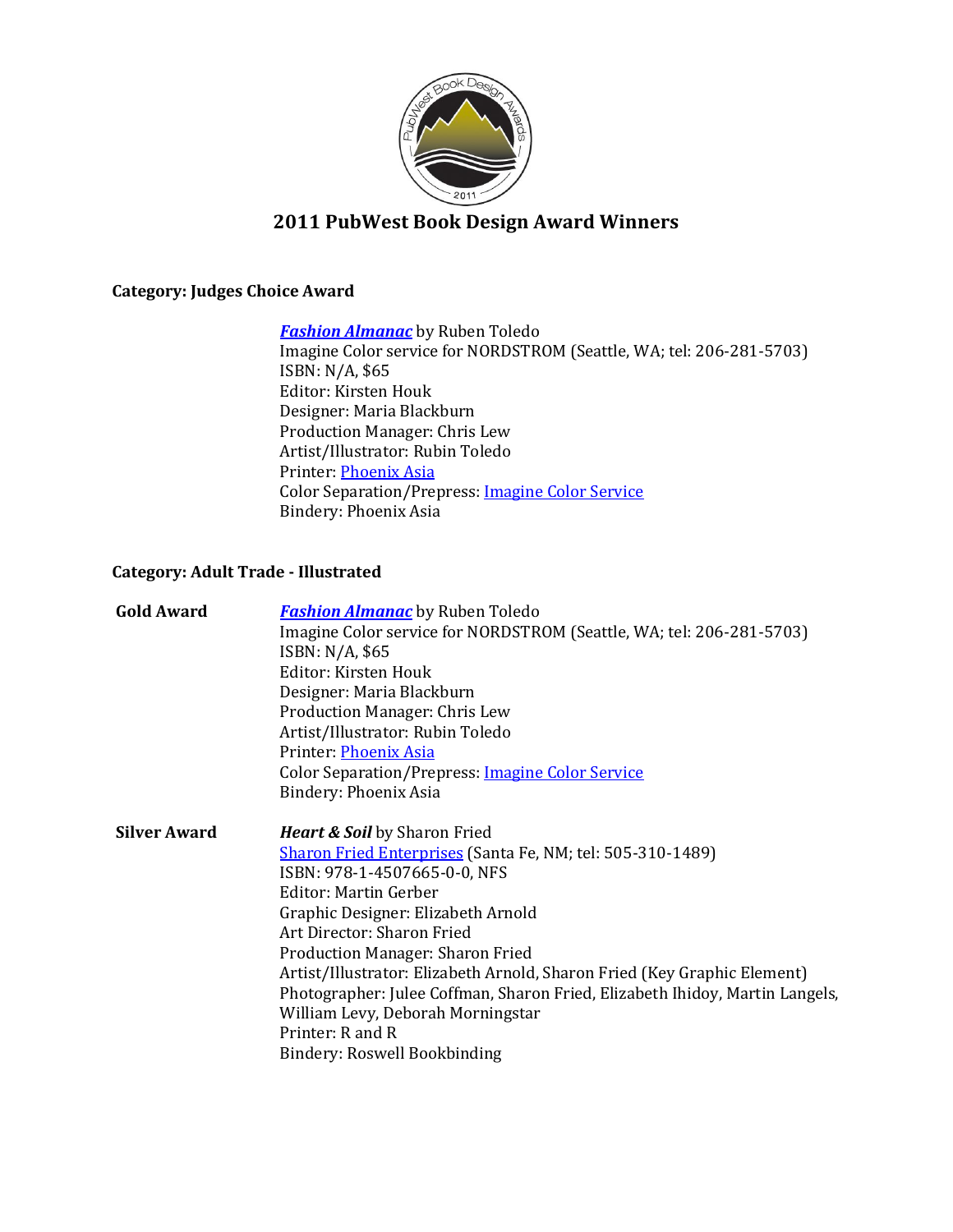| <b>Bronze Award</b> | <b>Oklahoma Courthouse Legends</b> by Kent F. Frates<br>Courthouse Legends LLC (Oklahoma City, OK; tel: 405-858-0788)<br>ISBN: 978-0-6153763-2-5, \$49.95<br><b>Editor: Kathy Howard</b><br>Designer: Elizabeth M. Watson, Watson Graphics<br>Production Manager: Douglas Pfeiffer<br>Photographer: David G. Fitzgerald |
|---------------------|-------------------------------------------------------------------------------------------------------------------------------------------------------------------------------------------------------------------------------------------------------------------------------------------------------------------------|
|                     | Printer: O'Neil Printing, Phoenix, AZ<br>Bindery: Roswell Bookbinding<br>Packager: Letterary Press LLC                                                                                                                                                                                                                  |

### **Category: Adult Trade - Non-Illustrated**

| <b>Gold Award</b>   | <b>One Page at a Time</b> by Pat Carr                                  |
|---------------------|------------------------------------------------------------------------|
|                     | Texas Tech University Press (Lubbock, TX; tel: 806-742-2982)           |
|                     | ISBN: 978-0-8967271-6-8, \$25.95                                       |
|                     | Editor: Karen Medlin                                                   |
|                     | Designer: Kasey McBeath                                                |
|                     | Production Manager: Barbara Werden                                     |
|                     | Printer/Bindery: McNaughton & Gunn                                     |
| <b>Silver Award</b> | <b>The Measure of Paris</b> by Stephen Scobie                          |
|                     | University of Alberta Press (Edmonton, AB)                             |
|                     | ISBN: 978-0-8886453-3-3, \$29.95                                       |
|                     | Editor: Meaghan Craven                                                 |
|                     | Designer: Alan Brownoff                                                |
|                     | <b>Production Manager: Alan Brownoff</b>                               |
|                     | Photographer: Brassai (cover), Eugene Atget, Stephen Scobie (interior) |
|                     | Printer/Bindery: Friesens                                              |
| <b>Bronze Award</b> | <b>As a Farm Woman Thinks</b> by Nellie Witt Spikes                    |
|                     | Texas Tech University Press (Lubbock, TX; tel: 806-742-2982)           |
|                     | ISBN: 978-0-8967271-0-6, \$34.95                                       |
|                     | Editor: Karen Medlin                                                   |
|                     | Designer: Kasey McBeath                                                |
|                     | Production Manager: Barbara Werden                                     |

### **Category: Children's/Young Adult Book - Illustrated**

| <b>Gold Award</b> | <b>The Way I Act</b> by Steve Metzger                     |
|-------------------|-----------------------------------------------------------|
|                   | Parenting Press (Seattle, WA; tel: 206-364-2900 ext. 107) |
|                   | ISBN: 978-1-8847349-9-1, \$16.95                          |
|                   | Editor: Carolyn J. Threadgill                             |
|                   | Designer: Janan Cain                                      |
|                   | Production Manager: Carolyn J. Threadgill                 |
|                   | Artist/Illustrator: Janan Cain                            |
|                   | Prepress: Bright Arts                                     |
|                   | Printer/Bindery: Imago USA                                |

Printer/Bindery: Sheridan Books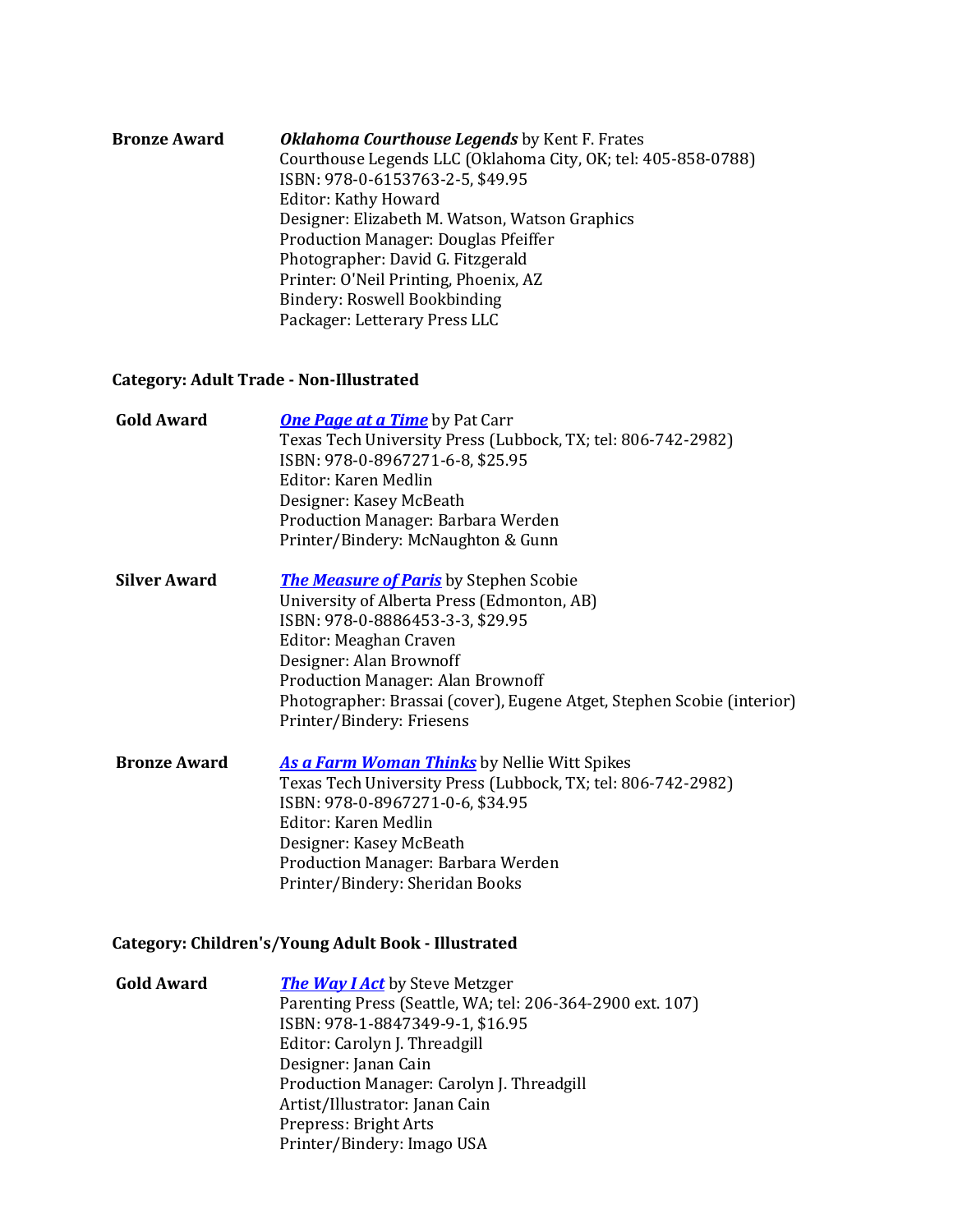| <b>Silver Award</b> | <b>Have You Ever Seen a Smack of Jellyfish?</b> by Sarah Asper-Smith<br>Sasquatch Books, Seattle, WA; tel: 800-775-0817)<br>ISBN: 978-1-5706168-7-1, \$16.95<br>Designer: Kate Basart Union Pageworks<br>Artist/Illustrator: Sarah Asper-Smith<br>Printer/Bindery: C & C Offset |
|---------------------|---------------------------------------------------------------------------------------------------------------------------------------------------------------------------------------------------------------------------------------------------------------------------------|
| <b>Bronze Award</b> | Sea of Bath by Bob Logan                                                                                                                                                                                                                                                        |

Sourcebooks, Inc. (Naperville, IL; tel: 630-961-3900) ISBN: 978-1-4022418-5-7, \$16.99 Editor: Rebecca Frazer Designer: Bob Logan Production Manager: John Donnelly Artist/Illustrator: Bob Logan Printer/Bindery: Oceanic Graphic Printing

### **Category: Children's/Young Adult Book - Non-Illustrated**

| <b>Gold Award</b>   | <b>The Allegra Biscotti Collection</b> by Olivia Bennett<br>Sourcebooks, Inc. (Naperville, IL; tel: 630-961-3900)<br>ISBN: 978-1-4022439-1-2, \$8.99<br>Editor: Rebecca Frazer, Kelly Barrales-Saylor<br>Designer: Jodi Welter, Danielle Trejo<br><b>Production Manager: John Donnelly</b><br>Artist/Illustrator: Georgia Rucker<br>Printer/Bindery: Versa Press |
|---------------------|------------------------------------------------------------------------------------------------------------------------------------------------------------------------------------------------------------------------------------------------------------------------------------------------------------------------------------------------------------------|
| <b>Silver Award</b> | <i><b><u>iDrakula</u></b></i> by Bekka Black<br>Sourcebooks, Inc. (Naperville, IL; tel: 630-961-3900)<br>ISBN: 978-1-4022446-5-0, \$9.99<br>Editor: Daniel Ehrenhaft, Kelly Barrales-Saylor<br>Designer: The Book Designers, Dawn Pope, Ashley Haag, Danielle Trejo<br><b>Production Manager: John Donnelly</b><br>Printer/Bindery: Versa Press                  |
| <b>Bronze Award</b> | <b>Fatty Legs</b> by Christy Jordan-Fenton and Margaret Pokiak-Fenton<br>Annick Press (Toronto, ON; tel: 416-221-4802)<br>ISBN: 978-1-5545124-6-1, \$12.95<br>Designer: Lisa Hemingway<br><b>Production Manager: Heather Davies</b><br>Artist/Illustrator: Liz Amini-Holmes<br>Printer/Bindery: Print Plus Limited                                               |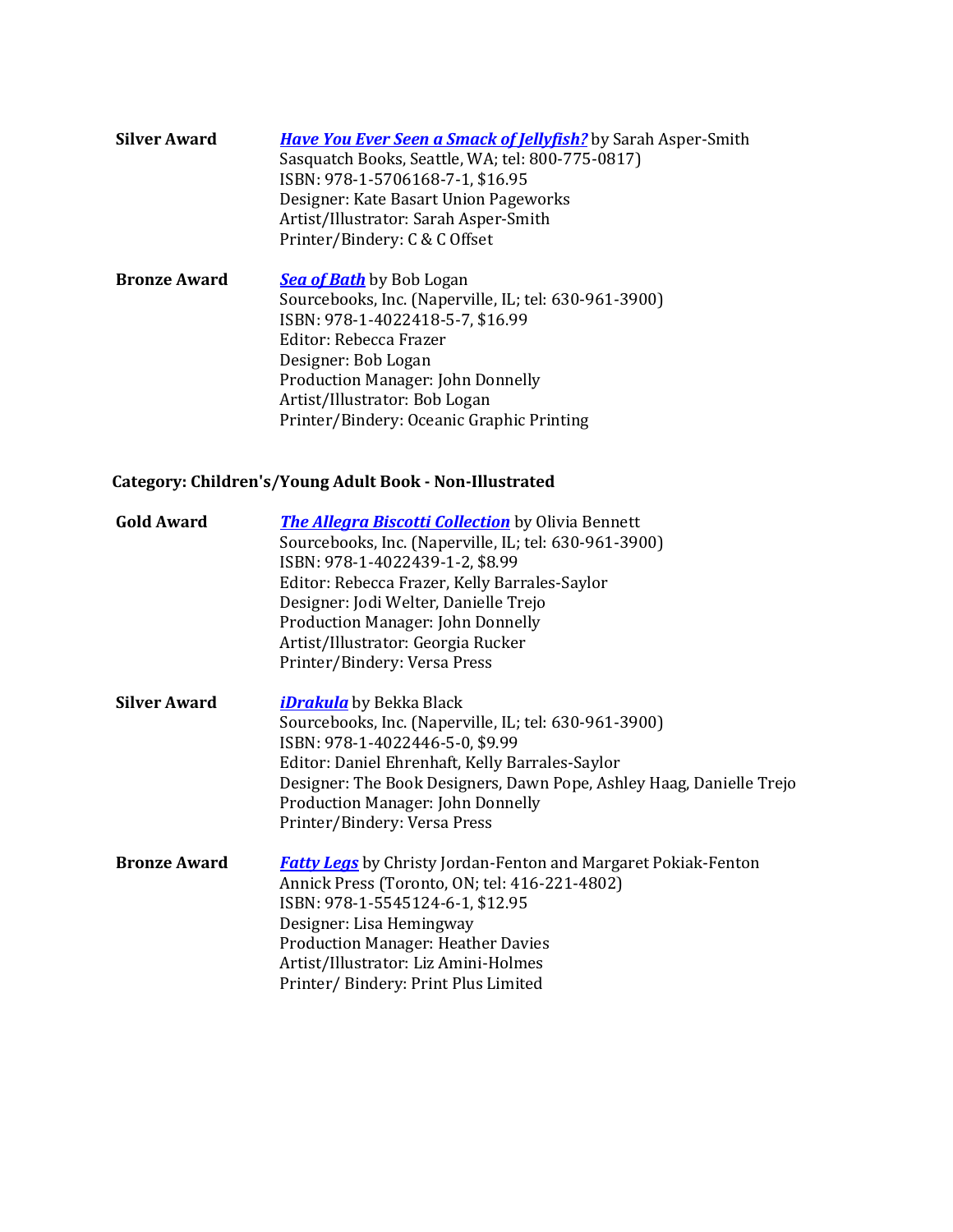## **Category: Academic/Non-Trade Book**

| <b>Gold Award</b>   | <b>Conserving Outdoor Sculpture: The Stark Collection at the Getty Center</b><br>by Brian Considine, Julie Wolfe, Katrina Posner, and Michel Bouchard<br>Getty Publications (Los Angeles, CA)<br>ISBN: 978-1-6060601-0-0, \$75.00<br>Editor: Ann Lucke<br>Designer: Kurt Hauser<br>Production Manager: Pamela Heath<br>Printer/Bindery: Four Colour Print Group, Everbest                                                                  |
|---------------------|--------------------------------------------------------------------------------------------------------------------------------------------------------------------------------------------------------------------------------------------------------------------------------------------------------------------------------------------------------------------------------------------------------------------------------------------|
| <b>Silver Award</b> | <b>Trail Guide to the Body</b> by Andrew Biel<br>Books of Discovery (Boulder, CO; tel: 303-200-4794)<br>ISBN: 978-0-9826634-0-0, \$58.95<br>Editor: Dana Ecklund<br>Designer: Jessica Xavier, Planet X Design<br>Artist/Illustrator: Robin Dorn<br>Printer/Bindery: Printcrafters Canada                                                                                                                                                   |
| <b>Bronze Award</b> | A Sixteenth-Century Book of Trades: Das Ständebuch by Theodore K. Rabb<br>The Society for the Promotion of Science and Scholarship (SPOSS) (Palo Alto,<br>CA; tel: 650-906-0714)<br>ISBN: 978-0-9306642-8-2, \$50.00<br>Editor: Janet Gardiner<br>Designer: Interior: Janet Gardiner & Norris Pope Jacket: RHG/Medby Pfeiffer<br>Production Manager: Janet Gardiner<br>Artist/Illustrator: Jost Amman<br>Printer/Bindery: Edwards Brothers |

# **Category: Guide/Travel**

| <b>Gold Award</b> | <b>Comanche Peak Wilderness Area</b> by Joe and Frederique Grim |
|-------------------|-----------------------------------------------------------------|
|                   | Colorado Mountain Club Press (Boulder, CO; tel: 303-499-9540)   |
|                   | ISBN: 978-0-9842213-1-8, \$12.95                                |
|                   | Editor: Alan Stark                                              |
|                   | Designer: Alan Bernhard                                         |
|                   | Production Manager: Alan Bernhard                               |
|                   | Photographer: Joe Grim                                          |
|                   | Printer/Bindery: Four Colour Print Group                        |
| Silver Award      | <b>Colorado Wildflowers: Montane Zone</b> by Ann Kurz Chambers  |
|                   | Colorado Mountain Club Press (Boulder, CO)                      |
|                   | ISBN: 978-0-09842213-0-1, \$22.95                               |
|                   | Editor: Alan Stark                                              |
|                   | Designer: Alan Bernhard                                         |
|                   | Production Manager: Alan Bernhard                               |
|                   | Artist/Illustrator: Ann Kurz Chambers                           |
|                   | Printer/Bindery: Four Colour Print Group                        |
|                   |                                                                 |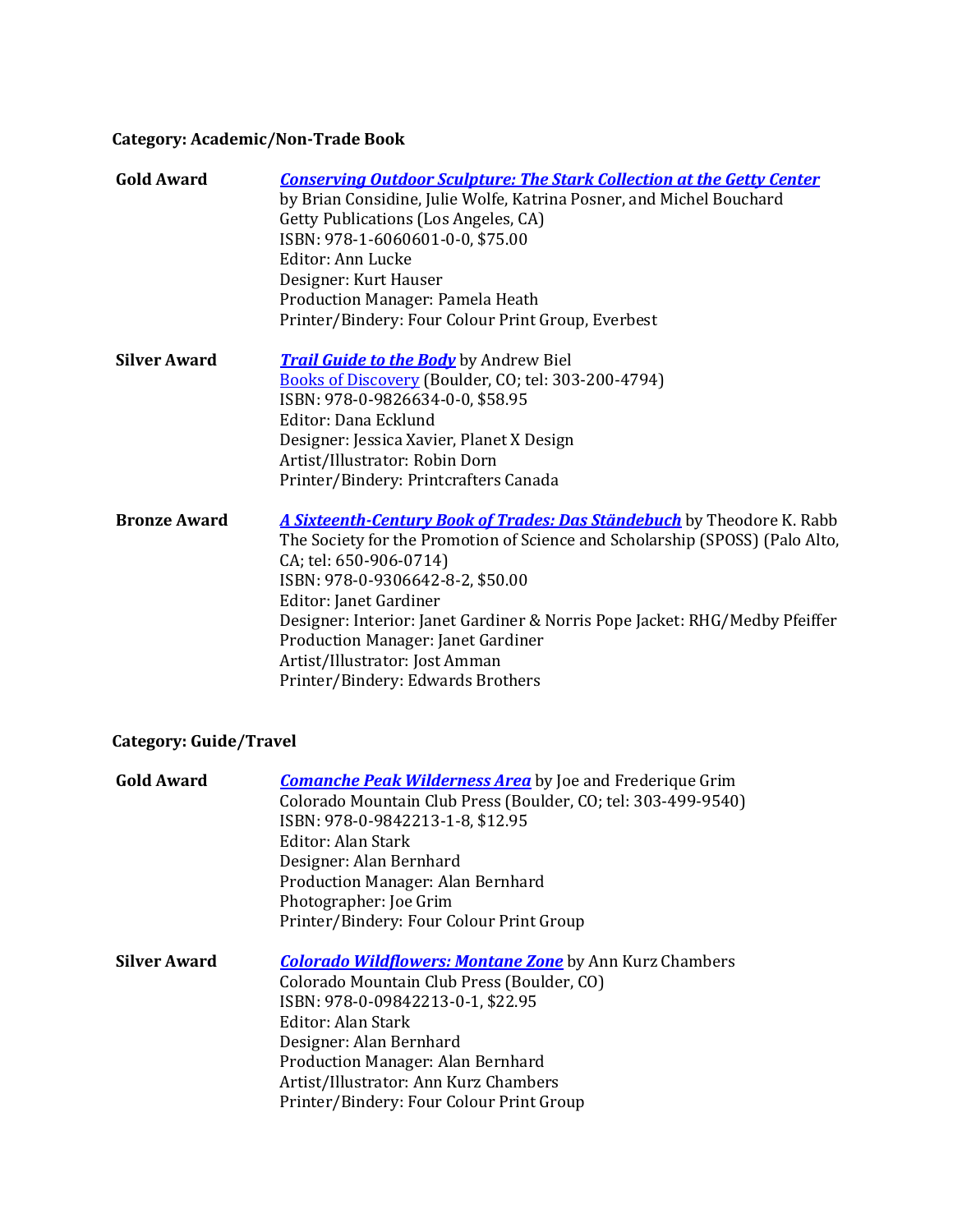| <b>Bronze Award</b> | <b>Raptors of New Mexico</b> by Edited by Jean-Luc E. Cartron |
|---------------------|---------------------------------------------------------------|
|                     | University of New Mexico Press (Albuquerque, NM)              |
|                     | ISBN: 978-0-8263414-5-7, \$50.00                              |
|                     | Editor: Clark Whitehorn                                       |
|                     | Designer: Melissa Tandysh                                     |
|                     | Production Manager: Melissa Tandysh                           |
|                     | Artist/Illustrator: Various                                   |
|                     | Photographer: Various                                         |
|                     | Printer/Bindery: Four Colour Print Group, Everbest            |

## **Category: How-to/Craft Book**

| <b>Gold Award</b>   | <b>The New Knitter's Template</b> by Laura Militzer Bryant and Barry Klein<br>C & C Offset Printing (Portland, OR)<br>ISBN: 978-1-6046801-0-2, \$24.99<br>Designer: Regina Girard<br>Production Manager: Regina Girard<br>Artist/Illustrator: Laurel Strand, Adrienne Smitke and Laurel Militzer Bryant<br>Photographer: Brent Kane<br>Printer/Bindery: C & C Offset |
|---------------------|----------------------------------------------------------------------------------------------------------------------------------------------------------------------------------------------------------------------------------------------------------------------------------------------------------------------------------------------------------------------|
| <b>Silver Award</b> | <b>New England Knits</b> by Cecily Glowik MacDonald and Melissa LaBarre<br>Interweave Press (Loveland, CO; tel: 970-613-4658)<br>ISBN: 978-1-5966818-0-4, \$24.95<br><b>Editor: Anne Merrow</b><br>Designer: Karla Baker<br>Production Manager: Katherine Jackson<br>Artist/Illustrator: Anne Sabin Swanson<br>Photographer: Sadie Dayton<br>Printer: Imago USA      |
| <b>Bronze Award</b> | <b>Fresh Quilting</b> by Malka Dubrawsky<br>Interweave Press (Loveland, CO; tel: 970-613-4658)<br>ISBN: 978-1-5966823-5-1, \$26.95<br>Editor: Elaine Lipson<br>Designer: Pamela Norman<br>Production Manager: Katherine Jackson<br>Photographer: Joe Hancock<br>Printer: Asia Pacific Offset                                                                         |

## **Category: Cookbook**

| <b>Gold Award</b> | <b>Bison Delights: Middle Eastern Cuisine, Western Style</b> by Habeeb Salloum    |
|-------------------|-----------------------------------------------------------------------------------|
|                   | <b>Canadian Plains Research Center Press at the University of Regina (Regina,</b> |
|                   | SK; tel: 306-585-4758)                                                            |
|                   | ISBN: 978-0-8897721-5-1, \$29.95                                                  |
|                   | Editor: Donna Grant                                                               |
|                   | Designer: Duncan Campbell                                                         |
|                   | <b>Production Manager: Duncan Campbell</b>                                        |
|                   | Photographer: Carolyn Pihach                                                      |
|                   | Printer /Bindery: Friesens                                                        |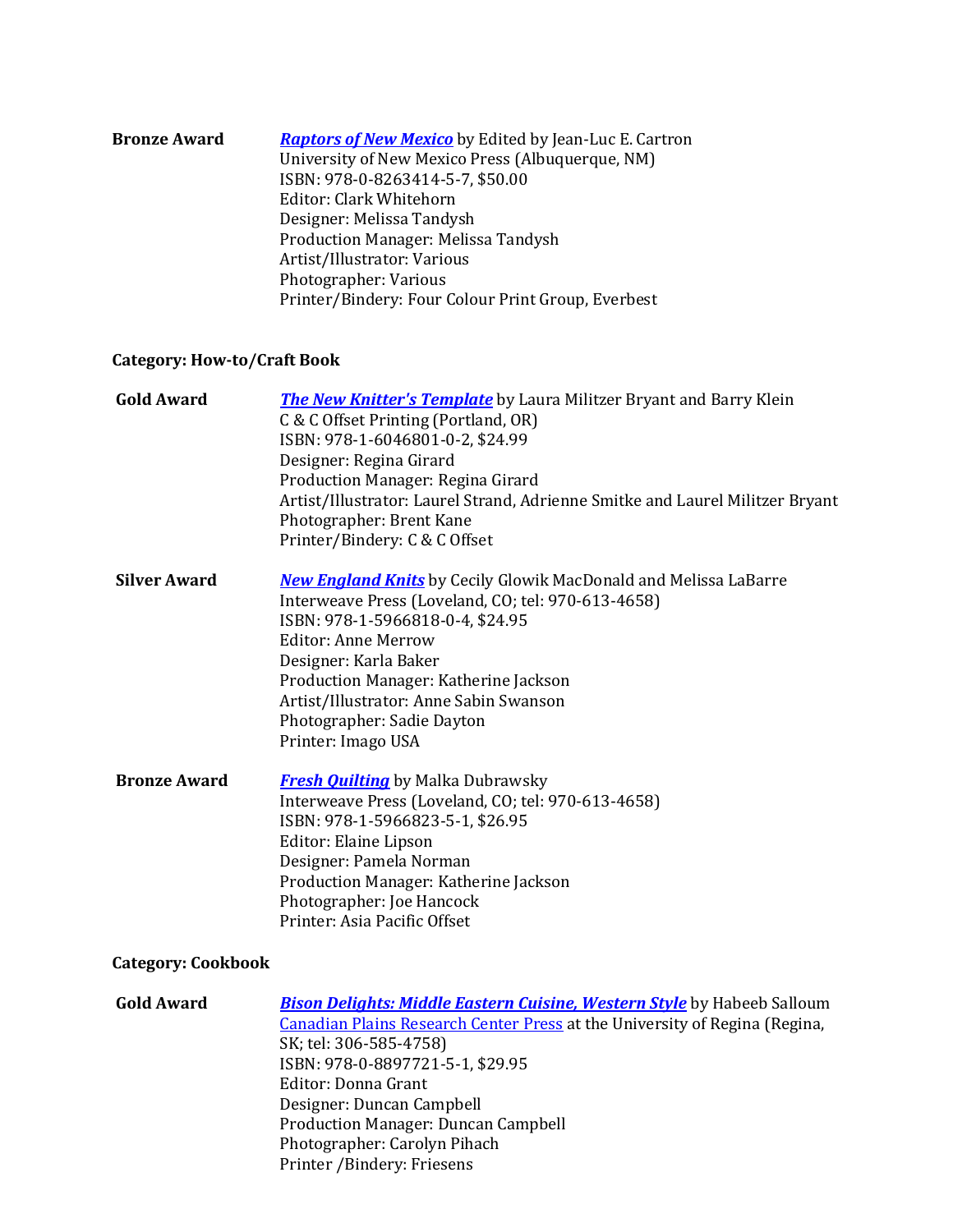| <b>Silver Award</b> | <b>The Mitsitam Café Cookbook</b> by Richard Hetzler<br>Fulcrum Publishing (Golden, CO; tel: 303-277-1623)<br>ISBN: 978-1-5559174-7-0, \$22.95<br>Editor: Faith Marcovecchio<br>Designer: Margaret McCullough<br><b>Production Manager: Haley Berry</b><br>Printer/Bindery: RR Donnelley Shenzhen                                                                  |
|---------------------|--------------------------------------------------------------------------------------------------------------------------------------------------------------------------------------------------------------------------------------------------------------------------------------------------------------------------------------------------------------------|
| <b>Bronze Award</b> | <b>Sweet Potato Lover's Cookbook</b> by Lyniece North Talmadge<br>Sourcebooks, Inc. (Naperville, IL; tel: 630-961-3900)<br>ISBN: 978-1-4022391-1-3, \$16.99<br>Editor: Kelly Bale<br>Designer: Laura Palese, Ashley Haag<br><b>Production Manager: John Donnelly</b><br>Artist/Illustrator: Madeleine Watt<br>Printer/Bindery (perfect bind): Color House Graphics |

### **Category: Photography Book**

| <b>Gold Award</b>   | <b>America's First Warriors</b> by Steven Clevenger                          |
|---------------------|------------------------------------------------------------------------------|
|                     | Museum of New Mexico Press (Santa Fe, NM)                                    |
|                     | ISBN: 978-0-8901356-4-8, \$39.95                                             |
|                     | <b>Editor: Mary Wachs</b>                                                    |
|                     | Designer: David Skolkin                                                      |
|                     | Production Manager: David Skolkin                                            |
|                     | Photographer: Steven Clevenger                                               |
|                     | Printer/Bindery: Tien Wah Press                                              |
| <b>Silver Award</b> | <b>Felice Beato: A Photographer on the Eastern Road</b> by Anne Lacoste with |
|                     | an essay by Fred Ritchin                                                     |
|                     | Getty Publications (Los Angeles, CA)                                         |
|                     | ISBN: 978-1-6060603-5-3, \$39.95                                             |
|                     | Editor: Tevvy Ball                                                           |
|                     | Designer: Catherine Lorenz                                                   |
|                     | Production Manager: Stacy Miyagawa                                           |
|                     | Printer/Bindery: Asia Pacific Offset                                         |
| <b>Bronze Award</b> | <b>The Photographs of Frederick H. Evans</b> by Anne M. Lyden                |
|                     | Getty Publications (Los Angeles, CA)                                         |
|                     | ISBN: 978-0-8923698-8-1, \$50.00                                             |
|                     | Editor: Dinah Berland                                                        |
|                     | Designer: Jeffrey Cohen                                                      |
|                     | <b>Production Manager: Amita Molloy</b>                                      |
|                     | Printer/Bindery: OG Printing                                                 |
|                     |                                                                              |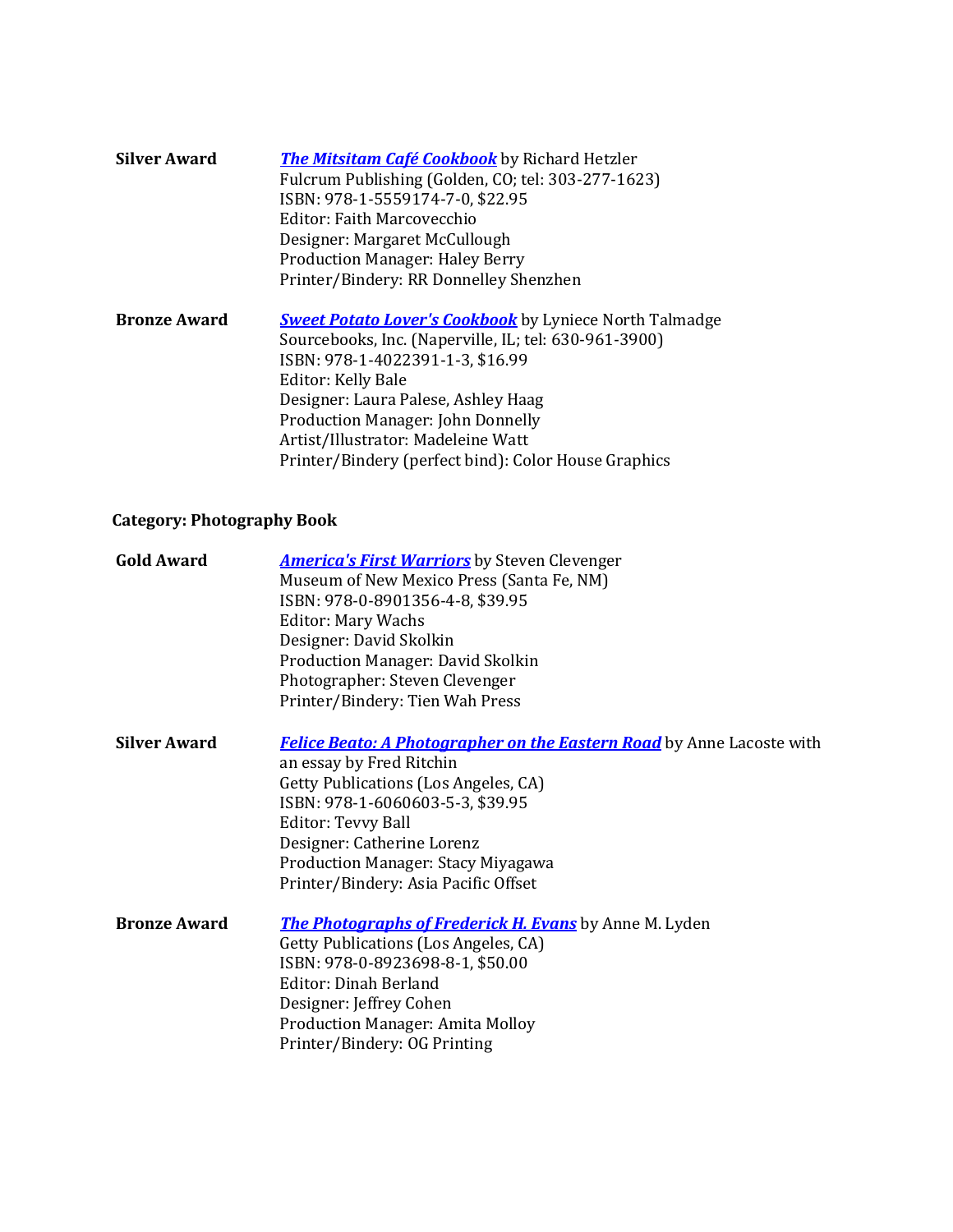### **Category: Art Book**

| <b>Gold Award</b>   | <b>Nagle, Ron</b> by Dave Hickey, Joel Selvin, David Pagel, Jana Martin<br>Silver Gate, Inc (Arlington, TX; tel: 817-291-6289)<br>ISBN: 978-0-9791787-1-9, \$80.00<br>Editor: Jana Martin<br>Designer: Cristina Hernandez-Villalon<br>Production Manager: Cristina Hernandez-Villalon<br>Photographer: Don Tuttle<br>Printer/Bindery: Oceanic Graphic Printing |
|---------------------|----------------------------------------------------------------------------------------------------------------------------------------------------------------------------------------------------------------------------------------------------------------------------------------------------------------------------------------------------------------|
| <b>Silver Award</b> | <b>Drawinas by Rembrandt and His Pupils: Telling the Difference</b><br>by Holm Bevers, Lee Hendrix, William W. Robinson, and Peter Schatborn<br>Getty Publications (Los Angeles, CA)<br>ISBN: 978-0-8923697-8-2, \$75.00<br>Editor: John Harris<br>Designer: Jeffrey Cohen<br>Production Manager: Elizabeth Kahn<br>Printer/Bindery: CS Graphics               |
| <b>Bronze Award</b> | The Art of Joan Schulze - Poetic License by Joan Schulze<br>Schulze Press (Sunnyvale, CA)<br>ISBN: 978-0-9744196-2-6, \$60.00<br>Designer: Morris Jackson<br>Printer/Bindery: C & C Offset                                                                                                                                                                     |

## **Category: Sports/Fitness/Recreation**

| <b>Gold Award</b>   | <b>One-Hour Workouts: 50 Swim, Bike, and Run Workouts for Busy Athletes</b> |
|---------------------|-----------------------------------------------------------------------------|
|                     | by Scott Molina, Mark Newton, and Michael Jacques                           |
|                     | VeloPress (Boulder, CO)                                                     |
|                     | ISBN: 978-1-9340305-8-5, \$24.95                                            |
|                     | Editor: Renee Jardine                                                       |
|                     | Designer: Cover: The Book Designers, Interior: Erin Johnson                 |
|                     | <b>Production Manager: Connie Oehring</b>                                   |
|                     | Artist/Illustrator: Charlie Layton                                          |
|                     | Printer/Bindery: Transcontinental Printing Inc.                             |
| <b>Silver Award</b> | <b>Spirit of a Hunter</b> by Tim Baugh                                      |
|                     | Companion Press (Bozeman, MT; tel: 406-600-4812)                            |
|                     | ISBN: 978-0-944197-87-5, \$39.95                                            |
|                     | Editor: Mark A. Schlenz                                                     |
|                     | Designer: Don French                                                        |
|                     | <b>Production Manager: Jane Freeburg</b>                                    |
|                     | Artist/Illustrator: Tim Baugh                                               |
|                     | Photographer: Tim Baugh, Debbie Baugh                                       |
|                     | Printer/Bindery: Printed in China through Bolton and Associates             |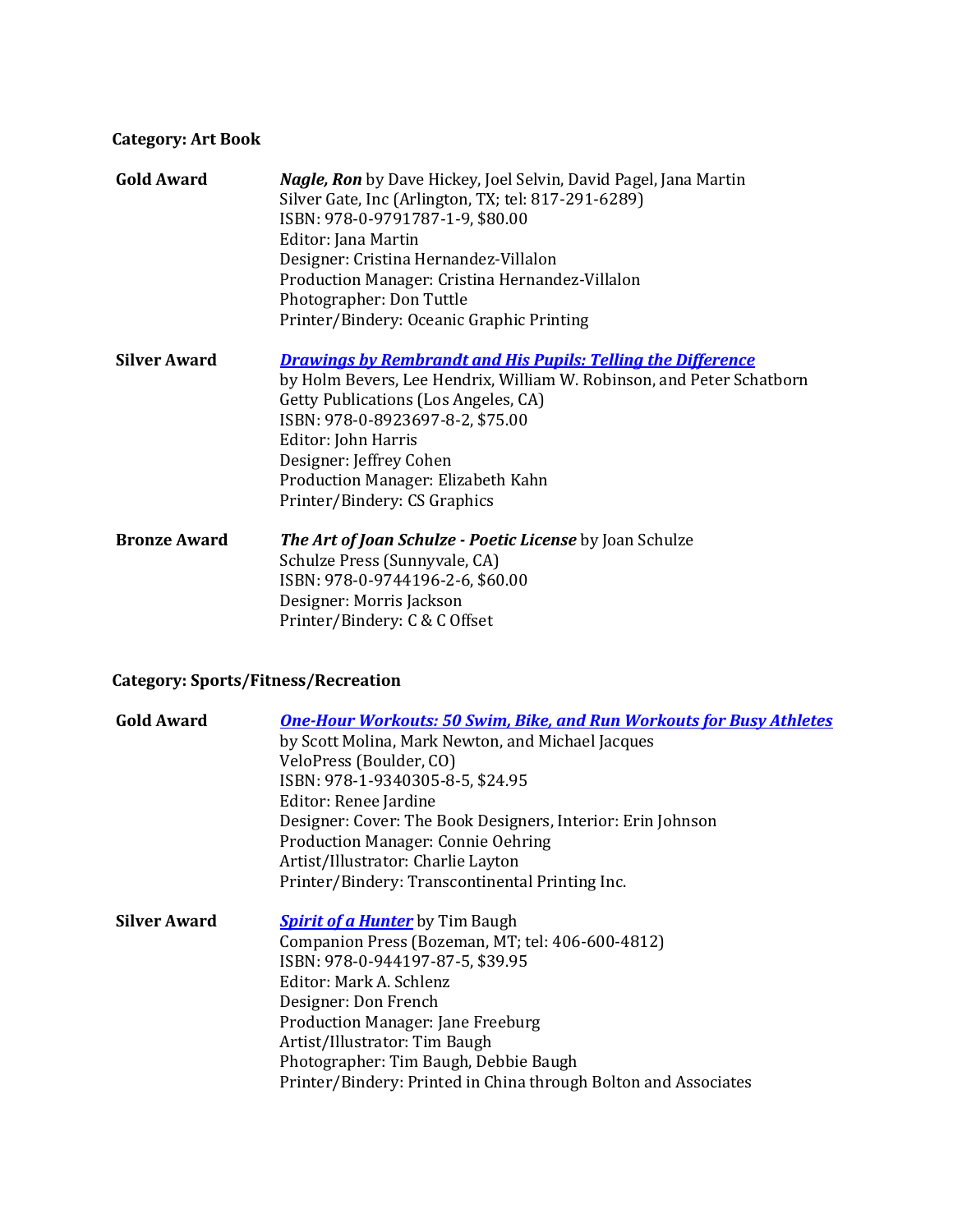| <b>Bronze Award</b> | <b>Racing Weight Quick Start Guide: A 4-week Weight-Loss Plan for</b> |
|---------------------|-----------------------------------------------------------------------|
|                     | <b>Endurance Athletes</b> by Matt Fitzgerald                          |
|                     | VeloPress (Boulder, CO)                                               |
|                     | ISBN: 978-1-9340307-2-1, \$18.95                                      |
|                     | Editor: Renee Jardine                                                 |
|                     | Designer: Cover: The Book Designers, Interior: Katie Jennings         |
|                     | Production Manager: Connie Oehring                                    |
|                     | Artist/Illustrator: Kagan McLeod                                      |
|                     | Photographer: Cover: Brad Kaminski                                    |
|                     | Printer/Bindery: Malloy Inc.                                          |
|                     |                                                                       |

## **Category: Reference Book**

| <b>Gold Award</b>   | <b>Standard Abbreviations for Veterinary Medical Records, 3rd ed.</b> by AAHA<br>AAHA Press (Lakewood, CO)<br>ISBN: 978-1-5832614-4-6, \$19.95<br><b>Editor: Bess Maher</b><br>Designer: Erin Johnson Design<br>Production Manager: Iris Llewellyn<br>Printer: NSO Press<br>Bindery: NSO Press, semi-concealed Wire-O                                               |
|---------------------|---------------------------------------------------------------------------------------------------------------------------------------------------------------------------------------------------------------------------------------------------------------------------------------------------------------------------------------------------------------------|
| <b>Silver Award</b> | <b>Looking at European Frames: A Guide to Terms, Styles, and Techniques</b><br>by D. Gene Karraker<br>Getty Publications (Los Angeles, CA; tel: 310-440-6507)<br>ISBN: 978-0-8923698-1-2, \$18.95<br>Editor: Jesse Zwack<br>Designer: Kurt Hauser<br><b>Production Manager: Amita Molloy</b><br>Printer/Bindery: OG Printing                                        |
| <b>Bronze Award</b> | <b>EAT: Los Angeles 2011</b> by Jean T. Barrett, Colleen Dunn Bates,<br>Miles Clements, Jenn Garbee, Amelia Saltsman and Pat Saperstein<br>Prospect Park Media (Pasadena, CA; tel: 626-793-9796)<br>ISBN: 978-0-9844102-1-7, \$19.95<br>Editor: Colleen Dunn Bates<br>Designer: Joseph Shuldiner<br>Production Manager: Kate Hillseth<br>Printer/Bindery: Imago USA |

## **Category: Short Stories/Poetry/Anthologies**

| <b>Gold Award</b> | <b>100 Best African American Poems</b>                |
|-------------------|-------------------------------------------------------|
|                   | by Multiple Authors, Content Editor: Nikki Giovanni   |
|                   | Sourcebooks, Inc. (Naperville, IL; tel: 630-961-3900) |
|                   | ISBN: 978-1-4022211-1-8, \$22.99                      |
|                   | In House Editors: Todd Stocke, Kelly Barrales-Saylor  |
|                   | Designer: The Book Designers, Dawn Pope               |
|                   | <b>Production Manager: John Donnelly</b>              |
|                   | Printer/Bindery: Sheridan Books                       |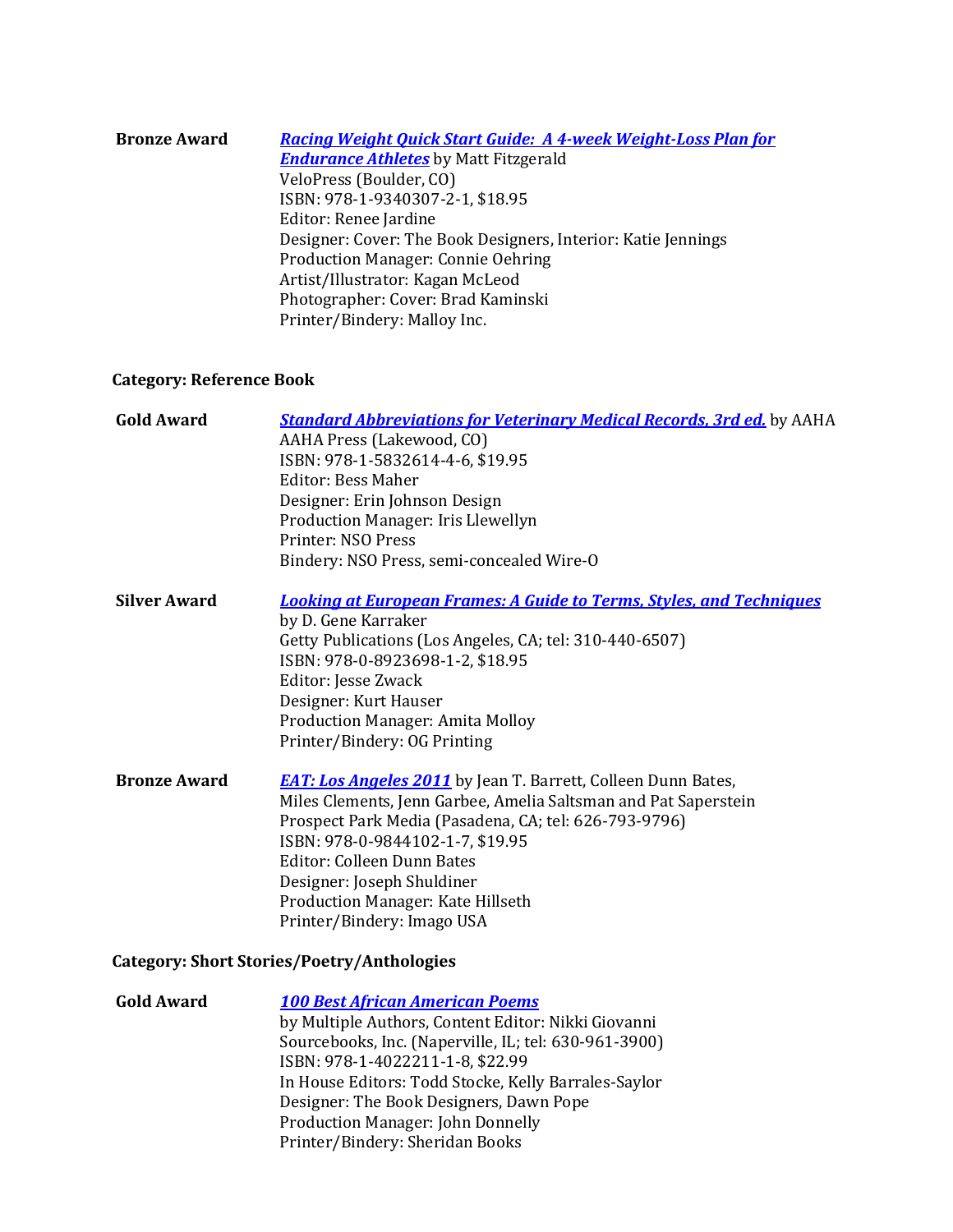| <b>Silver Award</b> | <b>Bolitas de Oro</b> by Nasario García<br>University of New Mexico Press (Albuquerque, NM; tel: 505-254-2897)<br>ISBN: 978-0-8263479-1-6, \$24.95<br>Editor: Luther Wilson<br>Jacket Designer: Cheryl Carrington<br>Interior Designer: Barbara Haines, Barbara Haines Design<br>Production Manager: Melissa Tandysh<br>Artist/Illustrator: Cheryl Carrington<br>Photographer: Daryl Benson, Richard Moeller, Ursula Moeller<br>Printer/Bindery: Thomson-Shore |
|---------------------|----------------------------------------------------------------------------------------------------------------------------------------------------------------------------------------------------------------------------------------------------------------------------------------------------------------------------------------------------------------------------------------------------------------------------------------------------------------|
| <b>Bronze Award</b> | <b>Rudy Wiebe: Collected Stories, 1955-2010</b> by Rudy Wiebe<br>University of Alberta Press (Edmonton, AB; tel: 780-492-3662)<br>ISBN: 978-0-88864-540-1, \$39.95<br>Editor: Meaghan Craven<br>Designer: Alan Brownoff<br>Production Manager: Alan Brownoff<br>Artist/Illustrator: Vivian Thierfelder (cover)<br>Printer/Bindery: Houghton Boston, Canada                                                                                                     |

# **Category: Gift/Holiday/Specialty Book**

| <b>A Gift of Angels: The Art of Mission San Xavier del Bac</b>                  |
|---------------------------------------------------------------------------------|
| by Bernard L. Fontana                                                           |
| University of Arizona Press (Tucson, AZ; tel: 520-621-7916)                     |
| ISBN: 978-0-8165-2840-0, \$75.00                                                |
| <b>Editor: Allyson Carter</b>                                                   |
| Designer: Simpson & Convent                                                     |
| Production Manager: Barbara Yarrow                                              |
| Photographer: Edward McCain                                                     |
| Printer/Bindery: Four Colour Print Group, Everbest                              |
| <b>Garden Legacy: Residential Garden Designs</b> by Sarah Shaw                  |
| Design Workshop (Denver, CO)                                                    |
| ISBN: 978-0-9827494-0-1, \$39.95                                                |
| Designer: Nine Pero                                                             |
| <b>Production Manager: Nino Pero</b>                                            |
| Photographer: Dale A. Horchner                                                  |
| Printer/Bindery: Friesens                                                       |
| <b>You Deserve a Medal: Honors on the Path to True Love</b> by Stefan G. Bucher |
| Knock Knock (Venice, CA; tel: 310-396-4132)                                     |
| ISBN: 978-1-6010612-6-3, \$15.00                                                |
| Editor: Jen Bilik                                                               |
| Designer: Stephen G. Bucher                                                     |
| Artist/Illustrator: Stephen G. Bucher                                           |
| Printer/Bindery: C & C Offset                                                   |
|                                                                                 |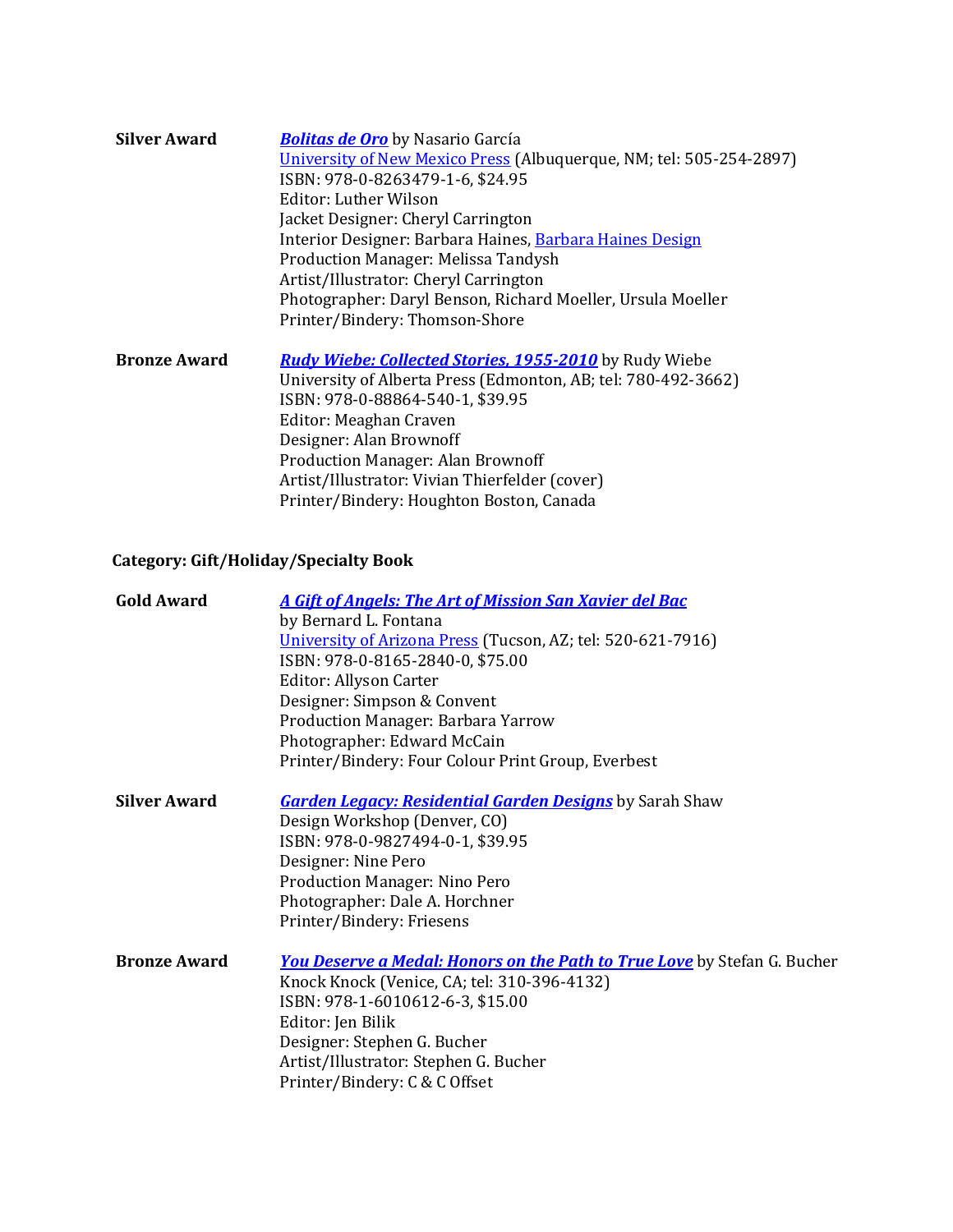## **Category: Historical/Biographical**

| <b>Gold Award</b>   | <b>Heart &amp; Soil</b> by Sharon Fried                                      |
|---------------------|------------------------------------------------------------------------------|
|                     | Sharon Fried Enterprises (Santa Fe, NM; tel: 505-310-1489)                   |
|                     | ISBN: 978-1-4507665-0-0, NFS                                                 |
|                     | <b>Editor: Martin Gerber</b>                                                 |
|                     | Graphic Designer: Elizabeth Arnold                                           |
|                     | Art Director: Sharon Fried                                                   |
|                     | Production Manager: Sharon Fried                                             |
|                     | Artist/Illustrator: Elizabeth Arnold, Sharon Fried (Key Graphic Element)     |
|                     | Photographer: Julee Coffman, Sharon Fried, Elizabeth Ihidoy, Martin Langels, |
|                     | William Levy, Deborah Morningstar                                            |
|                     | Printer: R and R                                                             |
|                     | <b>Bindery: Roswell Bookbinding</b>                                          |
| <b>Silver Award</b> | <b>Wisconsin's Own: Twenty Remarkable Homes</b> by M. Caren Connolly         |
|                     | and Louis Wasserman                                                          |
|                     | Wisconsin Historical Society Press (Madison, WI; tel: 608-264-6465)          |
|                     | ISBN: 978-0-8702045-2-4, \$45.00                                             |
|                     | Editor: Laura Kearney                                                        |
|                     | Designer: Brian Donahue                                                      |
|                     | Production Manager: Elizabeth Boone                                          |
|                     | Artist/Illustrator: M. Caren Connolly & Louis Wasserman                      |
|                     | Photographer: Zane Williams                                                  |
|                     | Printer: Capitol Offset Company, Inc.                                        |
|                     | Bindery: Acme Bookbinding                                                    |
| <b>Bronze Award</b> | <b>Grand Ventures: The Banning Family and the Shaping of Southern</b>        |
|                     | <b>California</b> by Tom Sitton                                              |
|                     | Huntington Library Press (San Marino, CA; tel: 626-405-2171)                 |
|                     | ISBN: 978-0-8732824-3-7, \$34.95                                             |
|                     | Editor: Sara K. Austin                                                       |
|                     | Designer: Doug Davis                                                         |
|                     | Production Manager: Susan Green and Jean Patterson                           |
|                     | Printer: Charles Allen Imaging Experts                                       |

## **Category: Graphic Album - New Material**

| <b>Gold Award</b> | <b>Wondermark Volume 3: Dapper Caps &amp; Pedal-Copters</b> by David Malki |
|-------------------|----------------------------------------------------------------------------|
|                   | Dark Horse Comics (Milwaukie, OR)                                          |
|                   | ISBN: 978-1-5958244-9-3, \$16.99                                           |
|                   | Editor: David Land                                                         |
|                   | Designer: David Malki with Amy Arendts                                     |
|                   | Production Manager: Heather Doornink & Cary Grazzini                       |
|                   | Artist/Illustrator: David Malki                                            |
|                   | Printer: 1010 Printing International                                       |
|                   |                                                                            |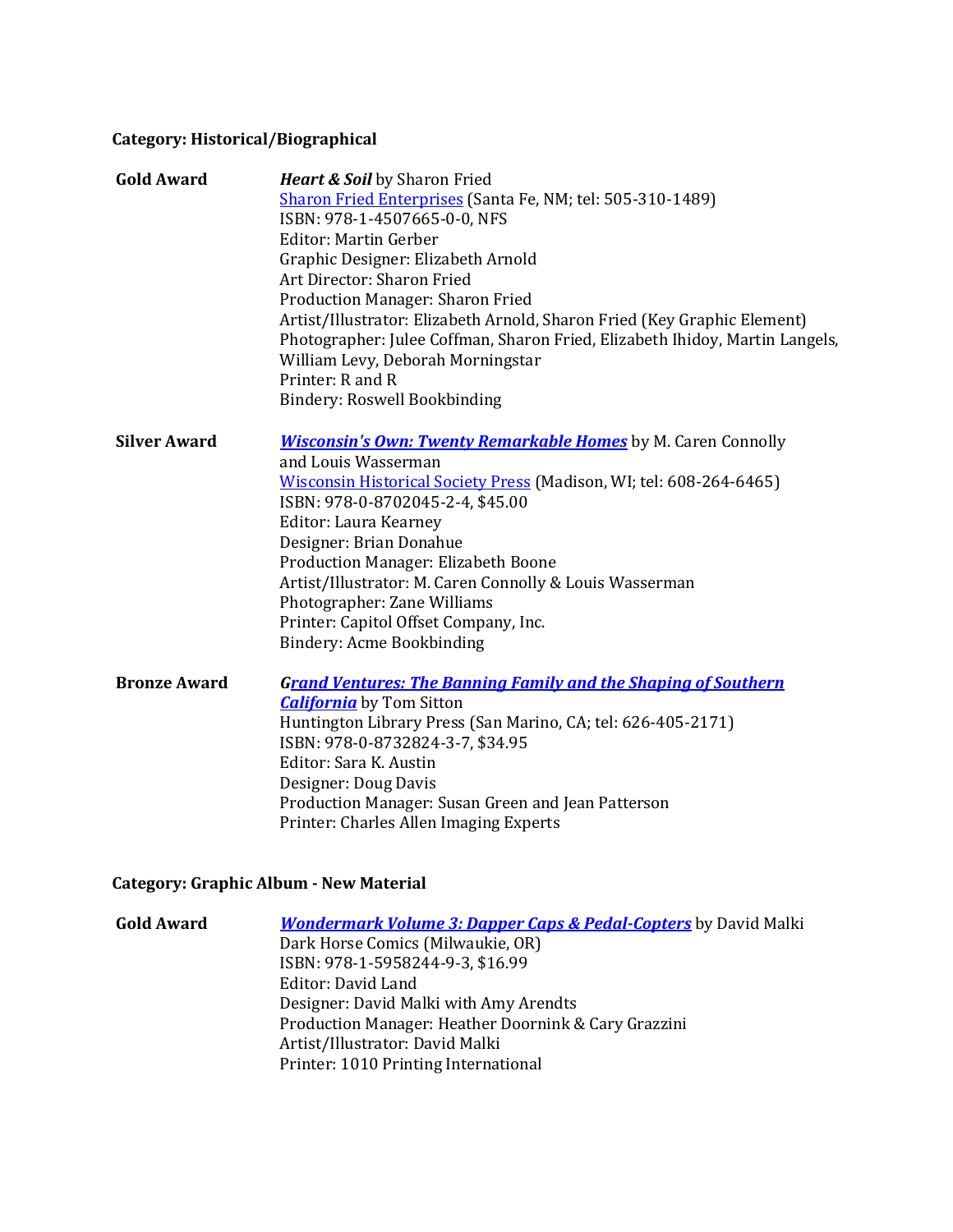| <b>Silver Award</b> | <b>Kid Beowulf and the Song of Roland</b> by Alexis E. Fajardo |
|---------------------|----------------------------------------------------------------|
|                     | Bowler Hat Comics (Portland, OR; tel: 503-830-4242)            |
|                     | ISBN: 978-0-9801419-2-4, \$17.95                               |
|                     | Editor: Linda Meyer                                            |
|                     | Designer: Bo Johnson                                           |
|                     | Production Manager: Bo Johnson                                 |
|                     | Writer/Illustrator: Alexis E. Fajardo                          |
|                     | Photographer, Colorist: Brian Kolm                             |
|                     | Printer/Bindery: Transcontinental                              |

### **Category: Graphic Album - Previously Published Material**

**Silver Award** *[Blacksad](http://www.darkhorse.com/Books/16-361/Blacksad-HC)* by Juan Diaz Canales and Juanjo Guarnido Dark Horse Comics (Milwaukie, OR) ISBN: 978-1-5958239-3-9, \$29.99 Editor: Katie Moody Designer: Scott Cook Production Manager: Darlene Vogel and Cary Grazzini with Susan Tardiff and Matt Dryer Artist/Illustrator: Juanjo Guarnido Printer: Midas Books International

#### **Category: Jacket/Cover Design - Small Format**

| <b>Gold Award</b>   | <b>RUN: The Mind-Body Method of Running by Feel</b> by Matt Fitzgerald<br>VeloPress (Boulder, CO)<br>ISBN: 978-1-9340305-7-8, \$18.95<br>Editor: Renee Jardine<br>Designer, Cover: Erin Johnson<br>Designer, Interior: Jane Raese<br>Production Manager: Connie Oehring<br>Artist/Illustrator: Chris Gallevo<br>Photographer: Cover: Brad Kaminski<br>Printer/Bindery: Malloy Inc. |
|---------------------|------------------------------------------------------------------------------------------------------------------------------------------------------------------------------------------------------------------------------------------------------------------------------------------------------------------------------------------------------------------------------------|
| <b>Silver Award</b> | <b>The Hawk of May</b> by Gillian Bradshaw<br>Sourcebooks, Inc. (Naperville, IL; tel: 630-961-3900)<br>ISBN: 978-1-4022407-0-6, \$14.99<br>Editor: Sara Kase<br>Designer: Pete Garceau<br><b>Production Manager: John Donnelly</b><br>Artist/Illustrator: Ryan Pancoast<br>Printer/Bindery: Versa Press                                                                            |
| <b>Bronze Award</b> | <b>Wings of Glass</b> by Amber Lee Kolson<br><b>Theytus Books</b> (Penticton, BC)<br>ISBN: 978-1-8947788-6-2, \$20.00<br><b>Editor: Melve McLeau</b><br>Designer: Theytus Books<br><b>Production Manager: Theytus Books</b><br>Artist/Illustrator: Theytus Books<br>Printer: Gauvin                                                                                                |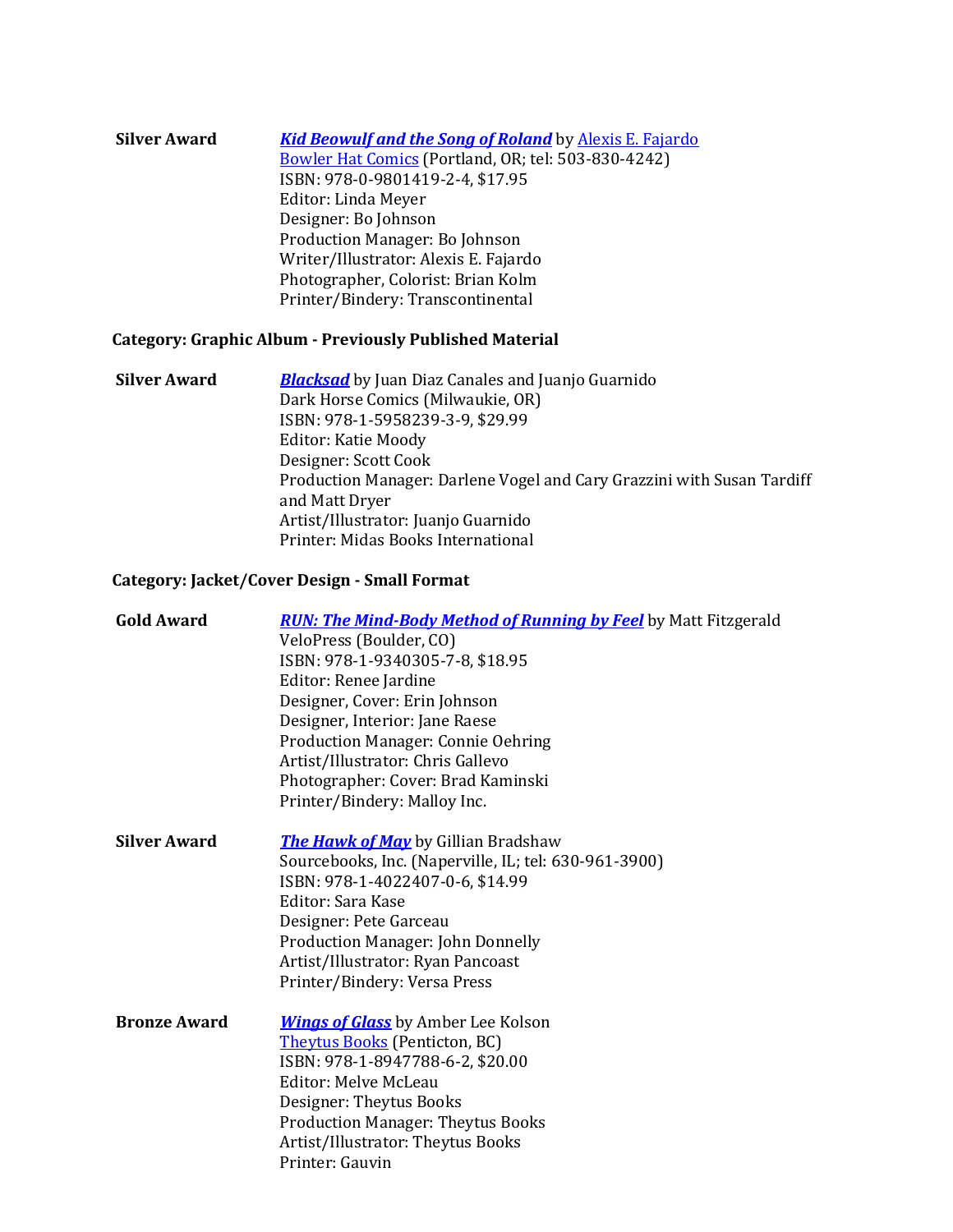## **Category: Jacket/Cover Design - Large Format**

| <b>Gold Award</b>   | <b>Cache: Creating Natural Economies</b> by Spencer B. Beebe                 |
|---------------------|------------------------------------------------------------------------------|
|                     | Ecotrust (Portland, OR)                                                      |
|                     | ISBN: 978-0-9676364-4-3, \$29.95                                             |
|                     | Editor: Gary Miranda                                                         |
|                     | Designer: The Book Designers                                                 |
|                     | Production Manager: Dick Owsiany/RLO Media Productions                       |
|                     | Artist/Illustrator, Front Cover Painting: James Lavadour                     |
|                     | Photographer: Sam Beebe                                                      |
|                     | Printer: Millcross Litho                                                     |
|                     | Bindery: Roswell Bookbinding                                                 |
| <b>Silver Award</b> | <b>Heart &amp; Soil</b> by Sharon Fried                                      |
|                     | <b>Sharon Fried Enterprises</b> (Santa Fe, NM; tel: 505-310-1489)            |
|                     | ISBN: 978-1-4507665-0-0, NFS                                                 |
|                     | <b>Editor: Martin Gerber</b>                                                 |
|                     | Graphic Designer: Elizabeth Arnold                                           |
|                     | Art Director: Sharon Fried                                                   |
|                     | Production Manager: Sharon Fried                                             |
|                     | Artist/Illustrator: Elizabeth Arnold, Sharon Fried (Key Graphic Element)     |
|                     | Photographer: Julee Coffman, Sharon Fried, Elizabeth Ihidoy, Martin Langels, |
|                     | William Levy, Deborah Morningstar                                            |
|                     | Printer: R and R                                                             |
|                     | Bindery: Roswell Bookbinding                                                 |
| <b>Bronze Award</b> | <b>An American Elk Retrospective</b> by Boone and Crockett Club              |
|                     | Boone and Crockett Club (Missoula, MT; tel: 406-542-1888)                    |
|                     | ISBN: 978-0-9408647-0-2, \$34.95                                             |
|                     | Designer: Julie T. Houk                                                      |

# **Category: Best Use of Environmental Materials and Processes**

Printer: LifeTouch, Inc.

| <b>Gold Award</b> | <b>Cache: Creating Natural Economies</b> by Spencer B. Beebe<br>Ecotrust (Portland, OR)<br>ISBN: 978-0-9676364-4-3, \$29.95<br>Editor: Gary Miranda<br>Designer: The Book Designers<br>Production Manager: Dick Owsiany, RLO Media Productions<br>Artist/Illustrator: Front Cover Painting: James Lavadour<br>Photographer: Sam Beebe |
|-------------------|---------------------------------------------------------------------------------------------------------------------------------------------------------------------------------------------------------------------------------------------------------------------------------------------------------------------------------------|
|                   | Printer: Millcross Litho<br>Bindery: Roswell Bookbinding                                                                                                                                                                                                                                                                              |

Production Manager: Julie T. Houk